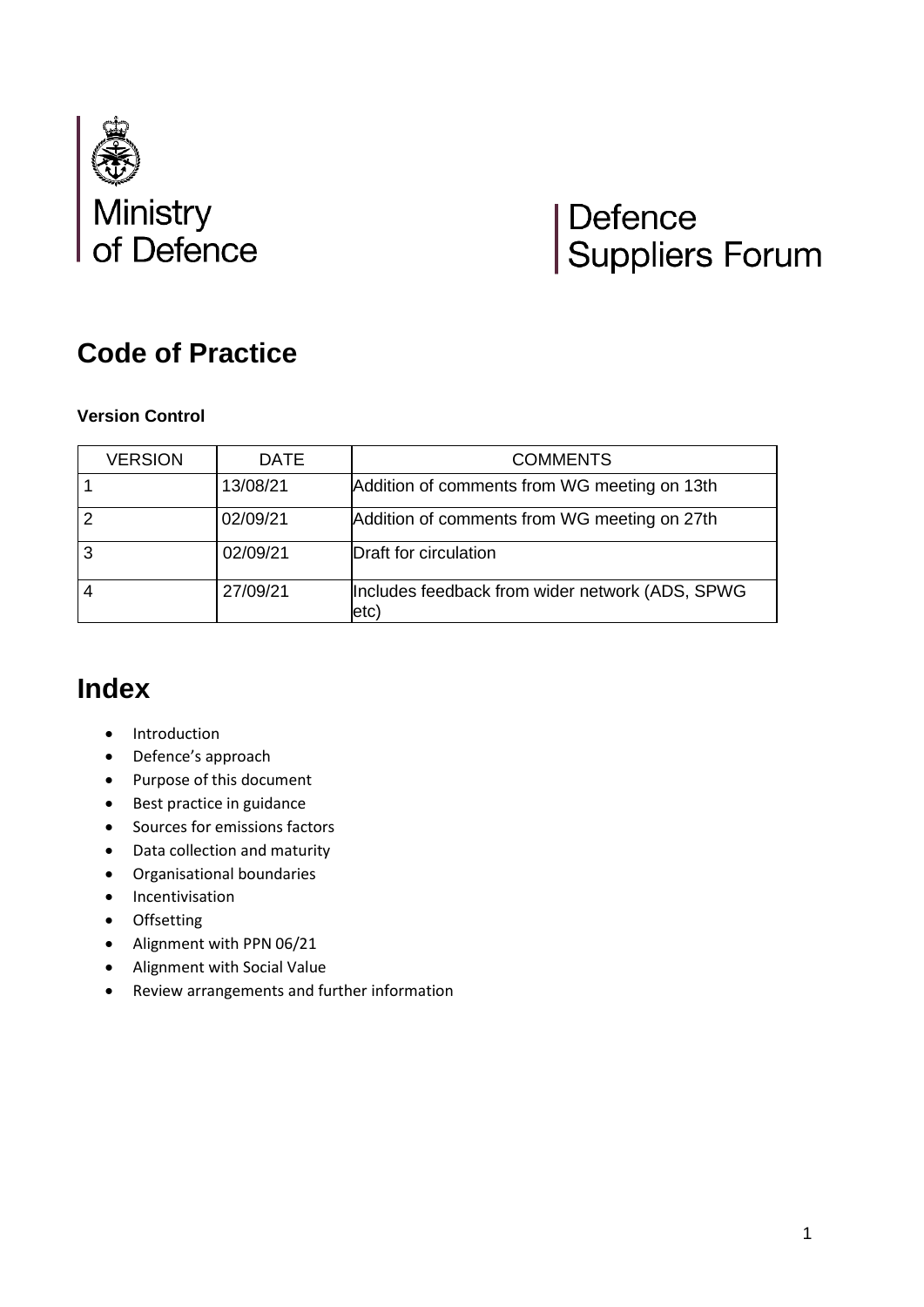#### **1. Introduction**

- 1.1 Defence has a significant role to play in meeting the UK Government's net zero carbon commitment. Building a clear understanding of the carbon footprint from Defence acquisition and supply chain activities is a key initiative. This also enables us to identify the most carbon intensive activities and inform efforts to reduce energy and fuel use and support the transition away from fossil fuel use.
- 1.2 Whilst the importance of Scope 3 carbon emissions is widely recognised, they are also the most challenging and complex to address and our research has shown the way organisations have been approaching these issues has varied significantly. This Code of Practice has been developed by a working group made up of MOD and Defence industry representatives under the direction of the Defence Suppliers' Forum. It is part of a wider initiative to examine common approaches to  $CO<sub>2</sub>e$  measurement including Scope 3 emissions, identifying the biggest drivers of  $CO<sub>2</sub>e$  in the Defence sector, to explore some of the emerging low carbon solutions in other sectors and behaviour change to encourage CO<sub>2</sub>e reductions.
- 1.3 This Code of Practice is important in supporting the development of more accurate reporting and to demonstrate how Defence is meeting the commitment set out in MOD's Climate Change and Sustainability Strategic Approach as well as informing the development of innovative solutions to meet both our environmental and also future operational objectives.

Stephen Wilcock & Steve Wadey (Joint Chairs of DSF Climate Change and Sustainability SG)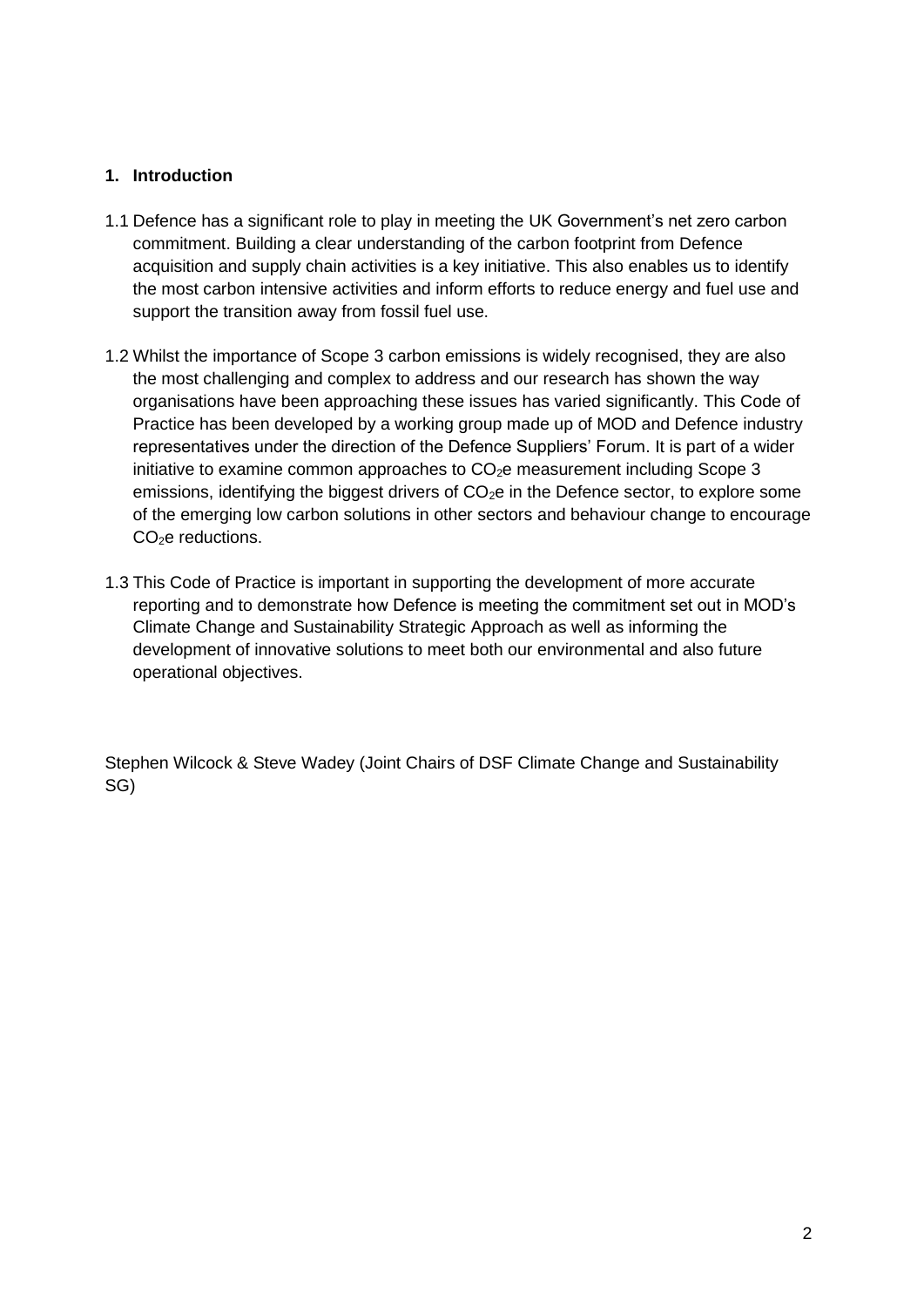#### **2. Defence's approach to greenhouse gas emissions baselining**

- 2.1 The Government has recently set out a number of high-profile policy developments including The Ten Point Plan for a Green Industrial Revolution and the accompanying National Infrastructure Strategy. Other initiatives include the Industrial Decarbonisation Strategy which sets a goal to cut industry emissions by around two-thirds from 2018 to 2035. The strategy identifies the need to decarbonise industry and buildings together with steps to move towards low carbon technologies and other reduction activities which are all underpinned by the measurement of energy and carbon performance.
- 2.2 MOD has developed a comprehensive approach to emissions baselining to enable Defence to identify the full breadth of climate change, sustainability risks and opportunities. This uses a Financial Year 19/20 baseline and is intended to increase the credibility of Defence reporting and to provide the basis for incorporating emissions impact into decision making.
- 2.3 MOD suppliers have a critical role to play, as it is estimated (based on spend based calculations) that two thirds of Defence's overall GHG emissions are from the supply chain (forming a major part of MOD's Scope 3). This Code of Practice is a shared document with industry to provide high level guidance to encourage consistency through all layers of the Defence supply chain, in the expectation that suppliers are taking the necessary steps to measure GHG emissions.
- 2.4 It is important to consider that supplier approaches will vary according to the nature of their activities and that some Small to Medium-sized Enterprises (SME)s may not have the same resources to support GHG reporting requirements as larger companies.

#### **3. Purpose of this document**

- 3.1 Emissions reporting is a complex area and this document is intended to aid Defence suppliers by providing guidance for measuring greenhouse gas (GHG) emissions. By working together in an open and transparent manner, we can encourage a consistent approach in order to strengthen reporting and reduce emissions. This will increase credibility and trust in the commitment by the Defence Sector to drive towards Net zero and reduce the risk of real or perceived "greenwashing".
- 3.2 The Code of Practice sets out sector-specific guidance for GHG measurement covering the main aspects of Defence including Scope 3 emissions.
- 3.3 This Code covers all areas of Defence acquisition and support including products, systems and services as well as infrastructure and estates. The aim is not to replicate existing guidance and requirements, but to signpost the best practice that is applicable including the Greenhouse Gas Protocol (GHG Protocol). This Code is not intended to be used as a formal contracting requirement.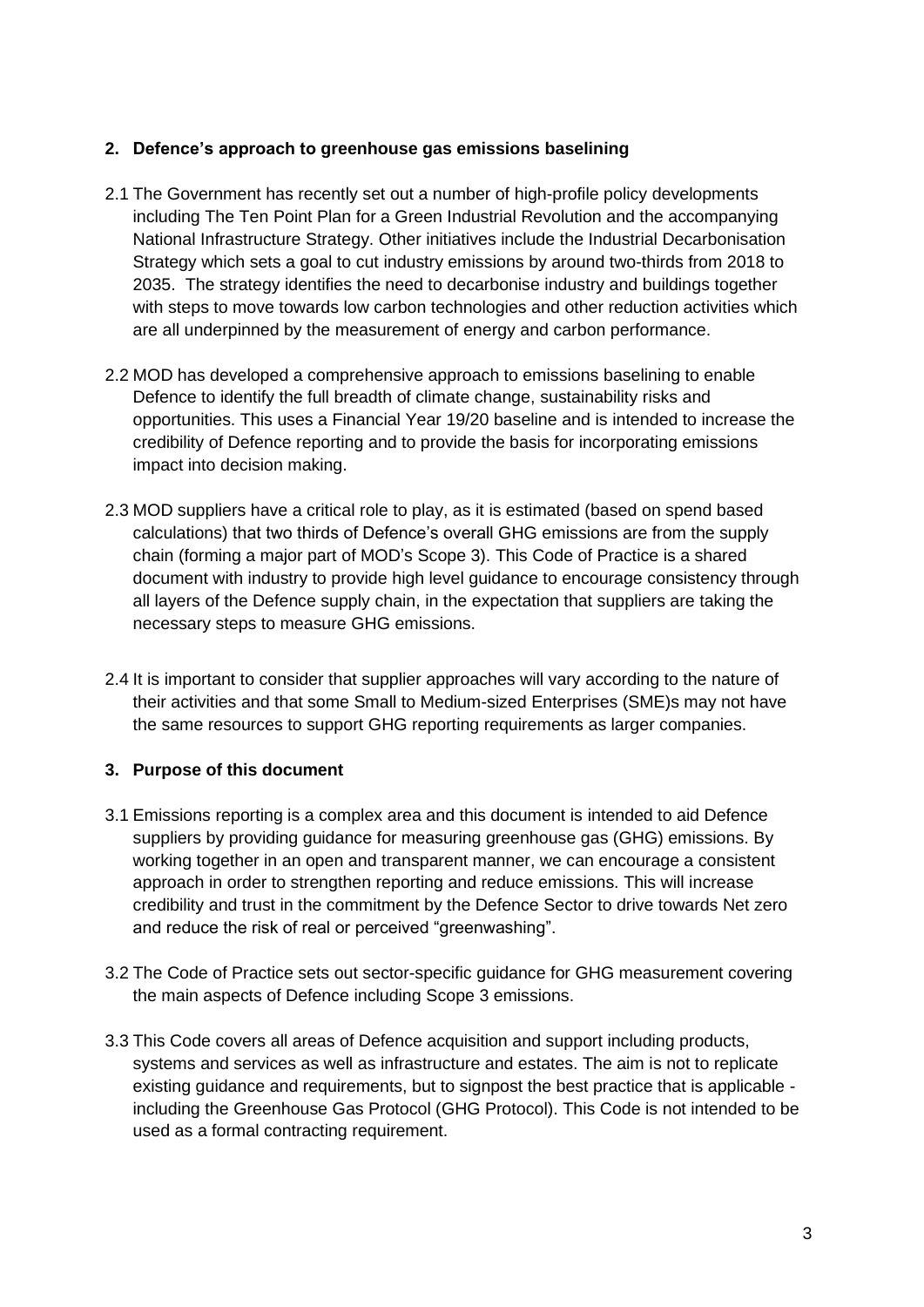- 3.4 Over the last decade many organisations have been systematically capturing data, for measuring and reporting Scope 1 and 2 GHG emissions. But this requirement has also grown to include Scope 3, and a need not just for reduction targets but a plan to reach net zero.
- 3.5 We believe this can only be achieved effectively through collaboration and sharing good practice. While transparency about our collective footprint is important, the goal of capturing data is to know enough to create effective reduction plans, targeting those areas that need attention and demonstrating our commitment to reduce.

#### **4 Best practice in guidance**

- 4.1 The way Defence organisations report GHG emissions is consistent with the internationally recognised GHG Protocol which splits emissions into direct and indirect emissions under Scopes 1, 2 and 3. Scope 3 is the most challenging area to report and is more difficult to abate. The protocol is primarily a tool for capturing and reporting emissions. However, measuring and managing 'value chain' emissions is essential to reduce reliance on embodied materials, energy use, processes in service use of equipment, and infrastructure (which create GHG emissions).
- 4.2 Through our conversations, it is clear the GHG Protocol is the globally recognised primary source for quidance; [https://ghgprotocol.org/.](https://ghgprotocol.org/) The Scope 3 technical guide provides technical guidance for calculating Scope 3 emissions. [https://GHGprotocol.org/Scope-3](https://ghgprotocol.org/scope-3-technical-calculation-guidance) [technical-calculation-guidance](https://ghgprotocol.org/scope-3-technical-calculation-guidance)
- 4.3 The Scope 3 Evaluator is a web-based tool from the GHG Protocol that provides companies with a way to understand their Scope 3 emissions including the 15 Scope 3 categories, regardless of size or type of organisation. (it should be noted that the information in the calculator are a little out of date, but it is still acknowledged as one of the most useful tools available).

https://GHGprotocol.org/Scope-3-evaluator

- 4.4 Further guidance for addressing some of the most relevant emissions categories included in the 15 Scope 3 emissions areas identified in the GHG protocol may be added to the Code of Practice in future. For example, the intention is to develop Defence specific aspects e.g. Ordnance, Munitions and Explosives (OME).
- 4.5 Some organisations have indicated that using PAS2060 is beneficial and there are also a number of ISO standards (eg ISO 140001, and ISO 50001 which can support management of processes and data.
- 4.6 Many Defence suppliers operate across different countries and there is a need to reconcile UK GHG emissions reporting requirements alongside the different obligations in other countries. For example, when overseas manufacturing operations are significantly larger than UK based activities.
- 4.7 *Recommendations:*
	- It is recommended that organisations start with the guidance in the GHG protocol and the Scope 3 technical guide.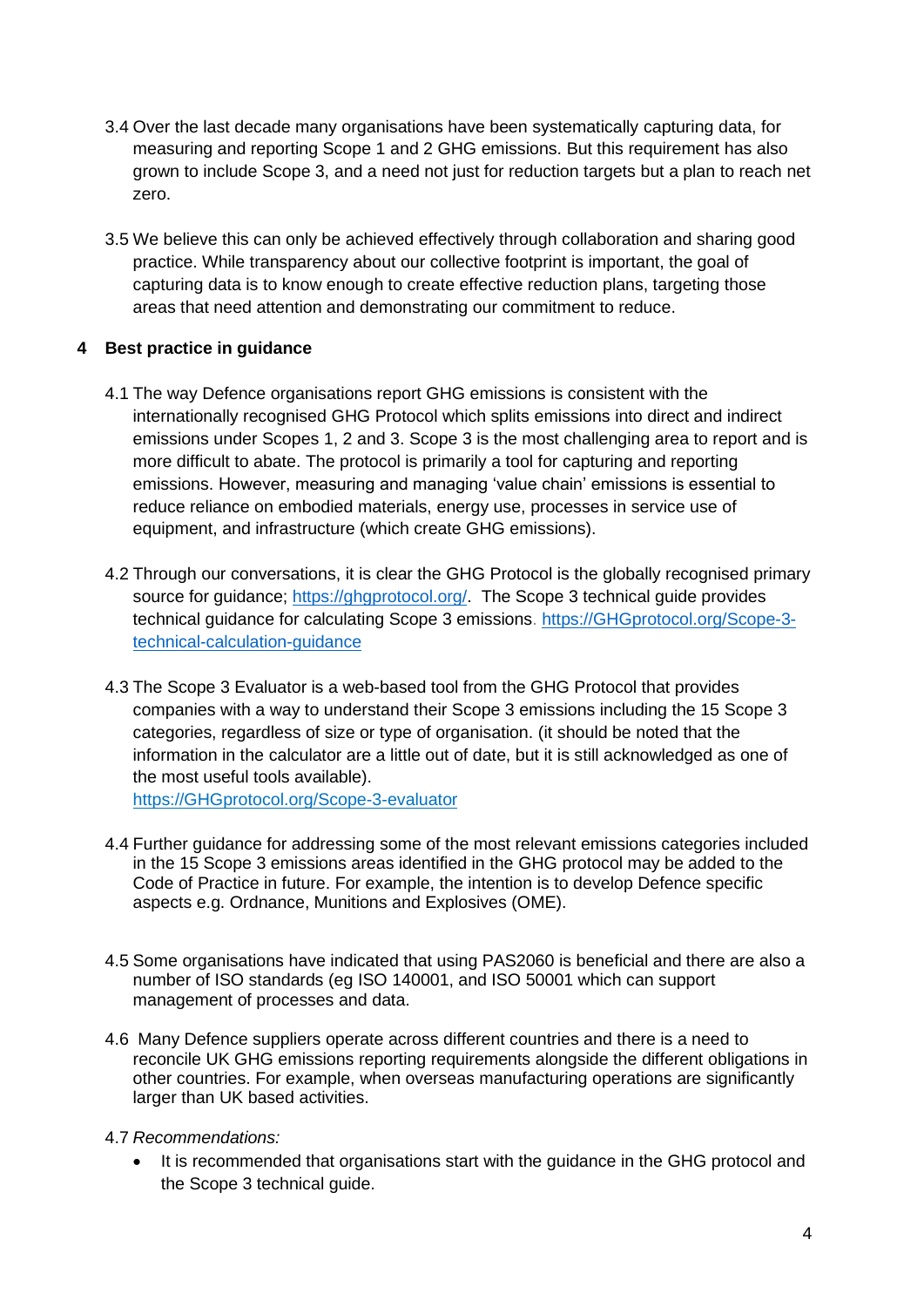- Be open and transparent in the methodology and any assumptions used, to help stakeholders-understand the approach being taken.
- It is recommended that organisations follow the GHG principles including relevance, completeness and accuracy.
- While capturing and reporting emissions is clearly important, it is a significant undertaking and a balance should be struck so that effort can also be invested in developing effective emissions' reduction plans.

#### 5 **Sources for emissions factors**

- 5.1 There are various sources for converting different environmental data into CO2e emissions, the primary source is the UK conversion factors published by BEIS. [www.gov.uk/government/publications/greenhouse-gas-reporting-conversion-factors-2021.](http://www.gov.uk/government/publications/greenhouse-gas-reporting-conversion-factors-2021) These are generally updated annually to reflect further decarbonisation of the grid.
- 5.2 Emission factors are a substantive element of the GHG emissions calculation and so where practicable there are benefits in the sector using the same approach for consistency.
- 5.3 Many organisations will also be calculating aspects of their footprint from overseas and can assess in-country emissions in a similar way.

#### 5.4 *Recommendations:*

- Use the latest BEIS figures for UK as the principle authoritative source.
- Quote the source of any alternative emissions factors being used. Use an authoritative source.
- Signpost to any international emissions factors being used.
- If emissions factors are not available for a specific GHG source, be transparent in the approach taken

## 6 **Data collection & maturity**

- 6.1 The data required to capture full GHG emissions is substantive, and for many organisations, Scope 3, is a relative recent addition. The Defence industry needs to continue to work together to improve the use of the different methodologies as our knowledge of carbon foot-printing evolves.
- 6.2 Products and services are recognised as one of the most challenging aspects. There are a number of approaches which can be used to measure different activities including:
	- A simple cost-based approach which provides a high-level approximation of a supplier organisation's GHG emissions.
	- Average carbon values which estimates emissions by collecting data based on the mass of different goods and services.
	- Product specific data provides a detailed breakdown of the footprint of individual products using lifecycle analysis. This can consider whole supply chain including the extraction and processing of raw materials.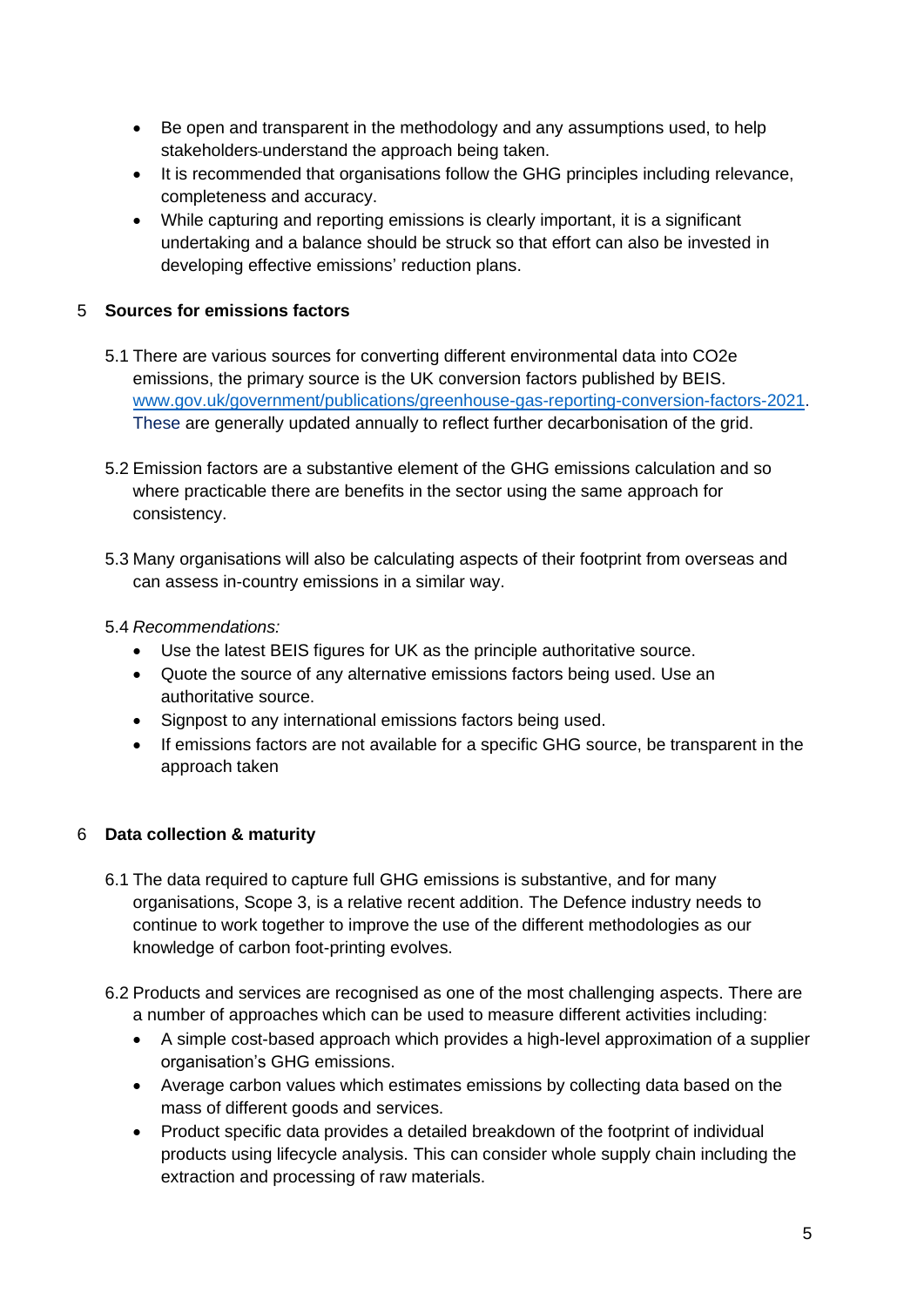- 6.3 The same foot-printing methodology is not necessarily applicable to all the different types of companies operating in a diverse sector such as Defence. Currently, applying a spend based approach may be sufficient to deliver a successful reduction strategy. However, there are limitations and there is also a need to recognise that other methodologies can be used to understand the footprint of products and services, in order to make informed buying decisions.
- 6.4 Each organisation will need to decide the level of data they are able to capture for their initial Scope 3 assessment and then consider a pathway to more accurate capture, assuming more accurate data will aid in creating more effective reduction plans. Very often a combination of approaches would be appropriate. This may depend on whether the spend data is considered to provide a good indication or masks the emission's profile.
- 6.5 A key point is that it is important to focus on the areas where the biggest reductions can be achieved. Also, as our understanding of carbon foot-printing evolves it is important to continue to evaluate the different methods available in order to improve the accuracy of measuring emission's performance.
- 6.6 It may also be necessary to consider the organisational vs project or product lifecycle level. One way of approaching this would be to indicate that in some situations where the supplier has identified a particular carbon reduction opportunity related to a specific project, it may be appropriate to specifically measure and report to the contract / product level.
- 6.7 A contract level approach measures the emissions over the lifecycle of the product or services and has a number of benefits. But this is also is dependent on the suitability of the individual contract such as where there are significant technical opportunities available to make emissions reduction feasible. A Life Cycle Assessment approach is an evolving area and could be considered in the future to create agreed common models for key commodities.
- 6.8 Collecting data on individual programmes currently has many difficulties. For example, there are significant inconsistencies in the way the emissions are declared across different types of Defence acquisition projects and services. Particularly for many Defence applications the emissions estimates in the design phase do not always match what happens once the equipment is in-service. There are also security sensitivities on making some data public. Close co-operation will be needed to develop more effective measurement techniques and to improve guidance.
- 6.9 A systems level approach may be beneficial in taking a systematic view of the emissions related to a particular output or an organisation's approach. This should assist in identifying any potential gaps with the contributions to overall emissions.
- 6.10 *Recommendations*.
	- Be transparent in the data being used
	- Consider your data maturity pathway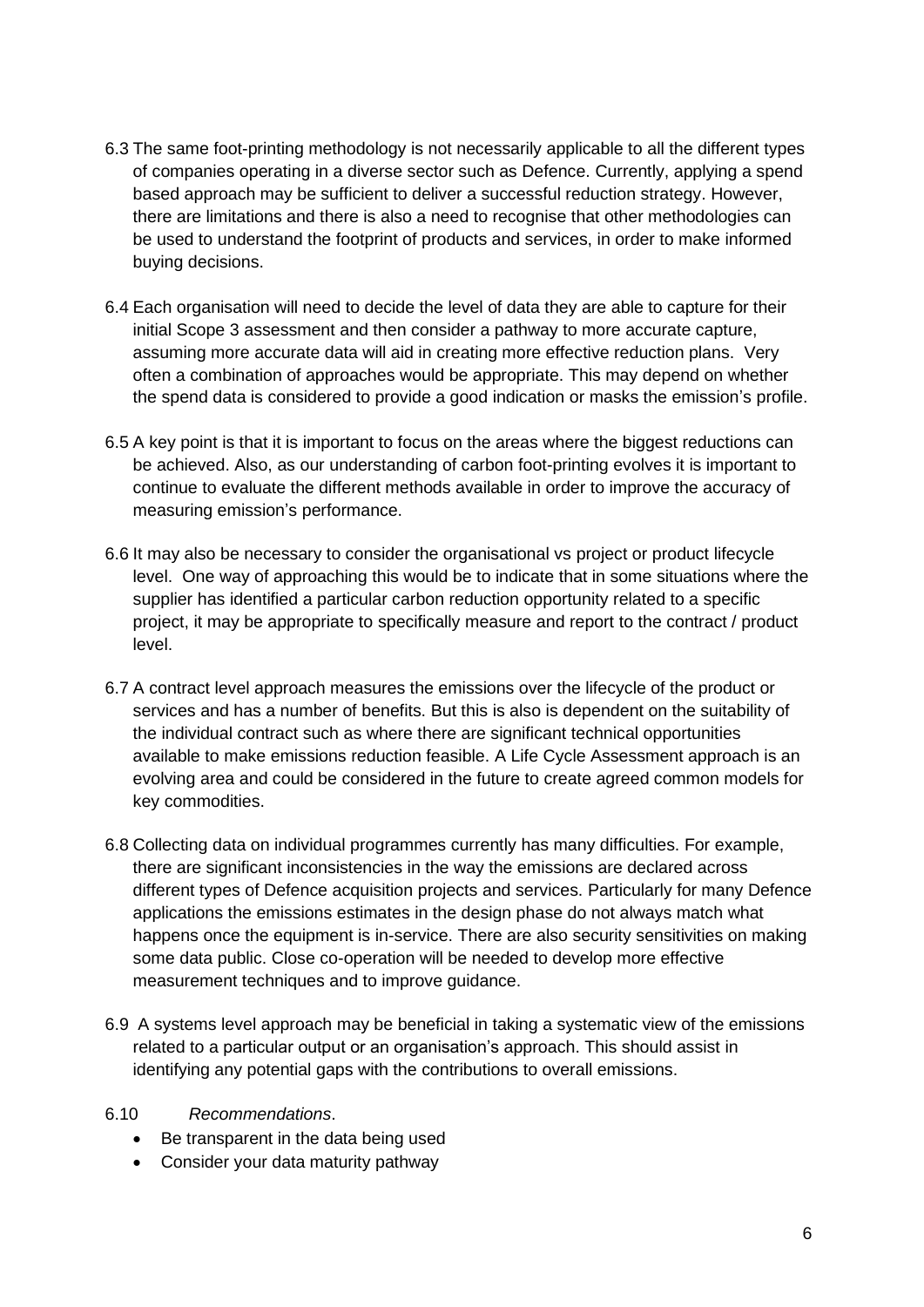- Focus on those aspects of your footprint that are largest or most material and can help drive the biggest reductions (noting for some industry suppliers this could be outside of the UK defence work)
- Create good estimates of through life emissions within contract requirements and use as the basis for supplier scope calculations

### **7 Organisational boundaries**

- 7.1 It is inevitable that by capturing and reporting Scope 3 emissions in different organisations it will lead to double accounting of the same emissions. This is an issue if calculating the emissions of the entire sector but, it is more important to show emissions have been accounted for, so that organisations at different points in the value chain can work together to identify measures for reduction.
- 7.2 This also includes circumstances where it is necessary to measure carbon emissions on shared sites and other shared boundaries between different organisations. The Scope 3 emissions related to the in-service use of a product should not be considered as part of the organisational declaration if the use is by another organisation. However, the inservice aspects will need to be considered as part of any contract specific social values consideration (SV is explained in section 11).

#### 7.3 *Recommendations:*

- Where possible, customers should take care to specify detail about planned in service use of equipment and this can then be used as the assumption for calculation of the supplier's scope 3 emissions (category 11) and the customers scope 3 emissions (category 4).
- Customers and suppliers should consider where primary opportunity and responsibility sits between the organisations.

#### **8 Incentivisation**

- 8.1 A wide range of measures are being considered by MOD to reduce the GHG footprint of products and services throughout their lifecycle. This includes investigating potential incentives for low carbon options as part of contract decision making, in situations where it is appropriate. Tier 1 suppliers should consider how this could flow down into the supply chain.
- 8.2 Organisations across the sector could consider other incentive mechanisms such as the implementation of an internal "cost of carbon" to inform decision making and investment. In addition evidence for supporting addressing greenhouse gas reduction within employee performance management and leadership incentive schemes could be considered.

#### **9 Offsetting**

9.1 It is generally agreed that organisations should prioritise taking all possible actions to reduce emissions first, and only then consider offsetting. Offsetting, including carbon sequestration, should be considered as a viable approach to ameliorate residual GHG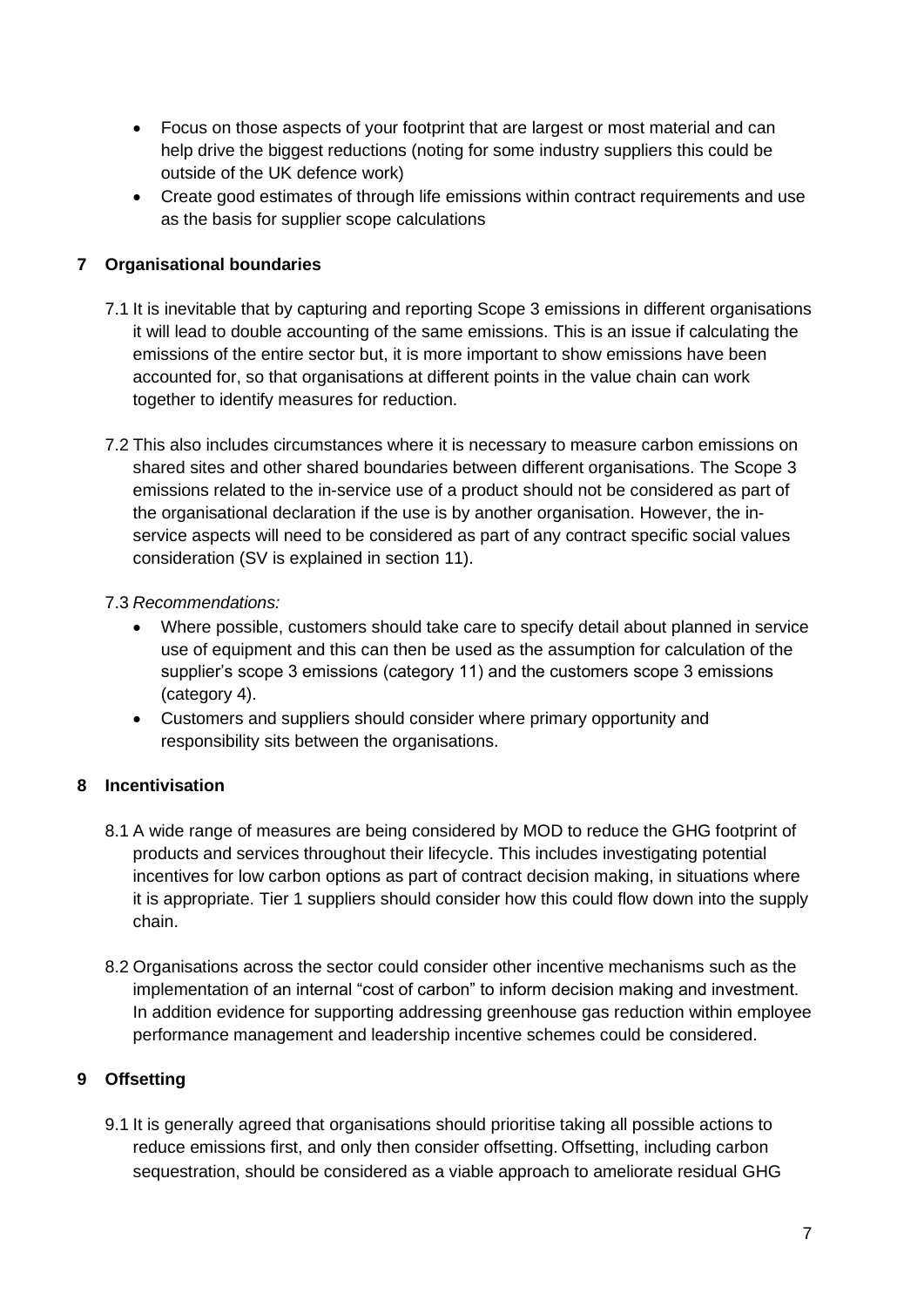emission following reduction activities. This avoids the risk that offsetting can lead to negative behaviour and potentially undermine efforts to reduce emissions at source. So, while there are often good reasons for offsetting, under the mitigation hierarchy, this should be regarded as a final option.

- 9.2 It is anticipated that there are future technology and process solutions to address emissions which may not be currently available and so offsetting can form an interim solution as part of a long term strategy to address more difficult technology challenges.
- 9.3 It is important that organisations provide clear information on any offsetting activities on a case by case basis, and they are transparent about which measures have been used and the reasons are fully explained. Care should also be taken that any offsetting claims are independently validated and any contracting out or carbon credits is via a reputable source.

#### **10 Alignment with PPN 06/21**

- 10.1 The UK Government's focus on GHG emissions measurement and reduction is starting to be included in public procurement in two principle ways, as part of supplier selection checks that organisations have published carbon reduction plans, and as part of the Contract Award evaluating Social Value (including Carbon reduction) when evaluating Tenderers' proposals.
- 10.2 In June 2021, the UK cabinet office issued PPN06/21 requiring organisations to publish a carbon reduction plan. [https://www.gov.uk/government/publications/procurement-policy-note-0621-taking-account](https://www.gov.uk/government/publications/procurement-policy-note-0621-taking-account-of-carbon-reduction-plans-in-the-procurement-of-major-government-contracts)[of-carbon-reduction-plans-in-the-procurement-of-major-government-contracts](https://www.gov.uk/government/publications/procurement-policy-note-0621-taking-account-of-carbon-reduction-plans-in-the-procurement-of-major-government-contracts)
- 10.3 The PPN is a requirement for bidding for PCR contracts of £5m pa. At time of writing the MOD has consulted with suppliers under the DSPCR and so may issue similar guidance by spring 2022.
- 10.4 The PPN requires a high-level commitment and is currently in Phase 1. This Phase 1 is limited to only 5 aspects of Scope 3. It is suggested that organisations take a more comprehensive view at this stage as Phase 2 will see the Carbon Reduction plan requirements increase.

#### **11 Alignment with Social Value**

11.1 The UK Cabinet Office introduced in PPN 06/20 the Social Value Model for all central government procurement under the Public Contract Regulations from Jan 2021 and the MOD has extended this to all procurements under the Defence & Security Public Contract Regulations from June 2021.

[https://assets.publishing.service.gov.uk/government/uploads/system/uploads/attachment\\_d](https://assets.publishing.service.gov.uk/government/uploads/system/uploads/attachment_data/file/921437/PPN-06_20-Taking-Account-of-Social-Value-in-the-Award-of-Central-Government-Contracts.pdf) [ata/file/921437/PPN-06\\_20-Taking-Account-of-Social-Value-in-the-Award-of-Central-](https://assets.publishing.service.gov.uk/government/uploads/system/uploads/attachment_data/file/921437/PPN-06_20-Taking-Account-of-Social-Value-in-the-Award-of-Central-Government-Contracts.pdf)[Government-Contracts.pdf](https://assets.publishing.service.gov.uk/government/uploads/system/uploads/attachment_data/file/921437/PPN-06_20-Taking-Account-of-Social-Value-in-the-Award-of-Central-Government-Contracts.pdf)